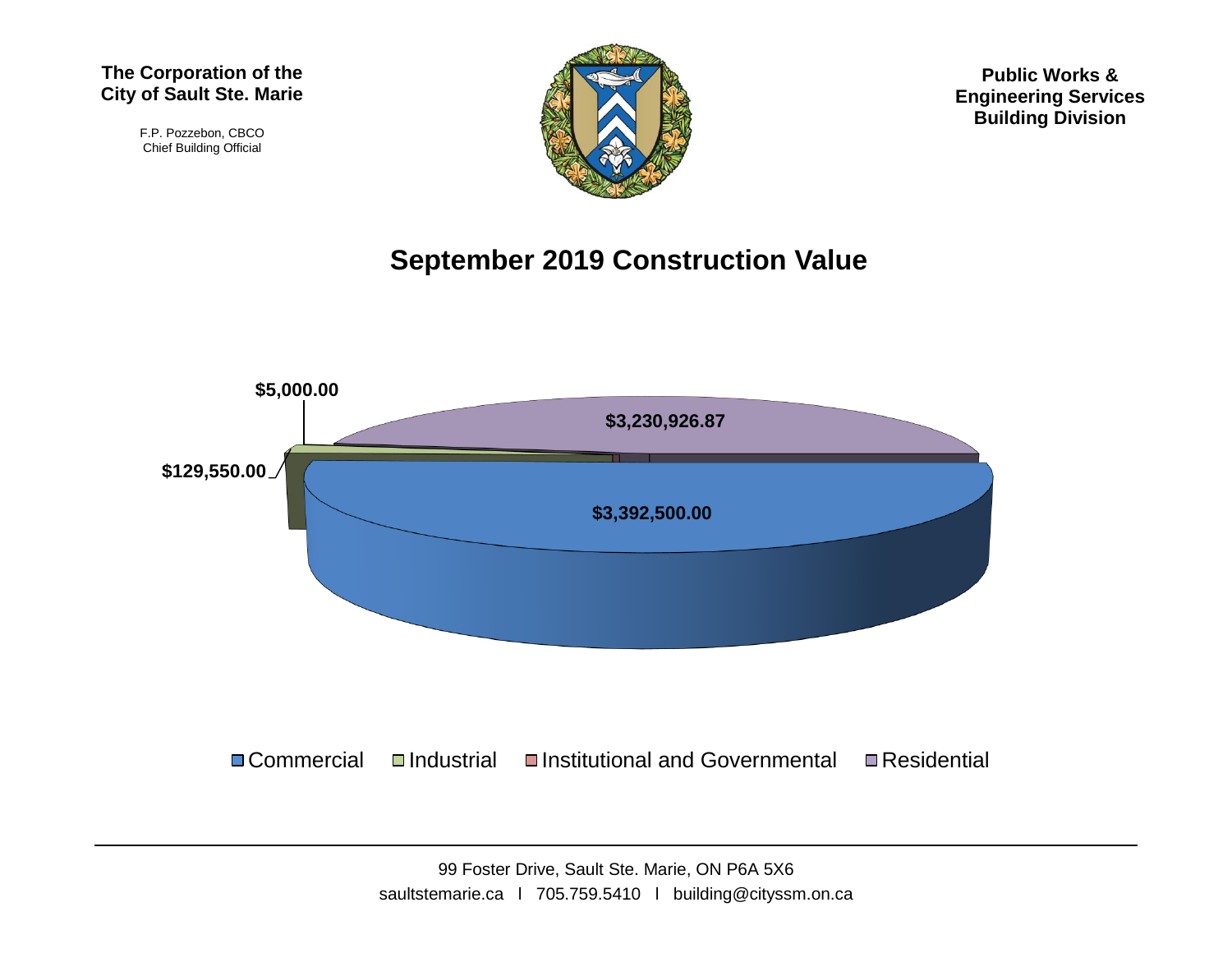

**Tel: (705) 759-5410Fax: (705) 541-7165**

## **BUILDING PERMITS SUMMARY 2019/09/01 to 2019/09/30**

| <b>Building Type</b>                                     |                        | <b>New Construction</b>  |                      |                        | <b>Alterations and Additions</b> |                      | <b>Total</b>           |                          |                      |
|----------------------------------------------------------|------------------------|--------------------------|----------------------|------------------------|----------------------------------|----------------------|------------------------|--------------------------|----------------------|
|                                                          | Num of<br><b>Units</b> | Num of<br><b>Permits</b> | <b>Value of Work</b> | Num of<br><b>Units</b> | Num of<br><b>Permits</b>         | <b>Value of Work</b> | Num of<br><b>Units</b> | Num of<br><b>Permits</b> | <b>Value of Work</b> |
| <b>Commercial</b>                                        |                        |                          |                      |                        |                                  |                      |                        |                          |                      |
| Motor vehicle show<br>room (new and used)                | $\mathbf 0$            | 0                        | \$0.00               | $\mathbf 0$            | 1                                | \$30,000.00          | $\mathbf 0$            | $\mathbf{1}$             | \$30,000.00          |
| Office building                                          | 0                      | 0                        | \$0.00               | 0                      | 4                                | \$1,553,000.00       | $\mathbf 0$            | 4                        | \$1,553,000.00       |
| Restaurant                                               | $\mathbf 0$            | $\mathsf 0$              | \$0.00               | 0                      | $\boldsymbol{2}$                 | \$1,300,000.00       | $\mathbf 0$            | $\overline{2}$           | \$1,300,000.00       |
| Retail and wholesale<br>outlets                          | $\mathbf 0$            | 0                        | \$0.00               | 0                      | 4                                | \$82,500.00          | $\mathbf 0$            | $\overline{4}$           | \$82,500.00          |
| Retail complex                                           | 0                      | 0                        | \$0.00               | 0                      | $\overline{2}$                   | \$425,000.00         | $\pmb{0}$              | $\overline{2}$           | \$425,000.00         |
| Service station, repair<br>garage and specialty<br>shop  | $\mathbf 0$            | 0                        | \$0.00               | 0                      | 1                                | \$2,000.00           | $\mathbf 0$            | 1                        | \$2,000.00           |
| <b>Total:</b>                                            | $\mathbf 0$            | $\mathbf 0$              | \$0.00               | $\mathbf 0$            | 14                               | \$3,392,500.00       | $\mathbf 0$            | 14                       | \$3,392,500.00       |
| <b>Industrial</b>                                        |                        |                          |                      |                        |                                  |                      |                        |                          |                      |
| Maintenance building                                     | 0                      | 0                        | \$0.00               | $\mathbf 0$            | 1                                | \$550.00             | $\mathbf 0$            | 1                        | \$550.00             |
| <b>Transportation terminal</b>                           | 0                      | 0                        | \$0.00               | 0                      | 1                                | \$9,000.00           | $\mathbf 0$            | 1                        | \$9,000.00           |
| Utility building                                         | $\mathbf 0$            | 0                        | \$0.00               | 0                      | 1                                | \$120,000.00         | $\mathbf 0$            | 1                        | \$120,000.00         |
| Total:                                                   | $\mathbf{0}$           | $\pmb{0}$                | \$0.00               | 0                      | 3                                | \$129,550.00         | $\mathbf 0$            | $\mathbf{3}$             | \$129,550.00         |
| <b>Institutional and Governmental</b>                    |                        |                          |                      |                        |                                  |                      |                        |                          |                      |
| Post-secondary<br>institution                            | 0                      | 0                        | \$0.00               | 0                      | $\mathbf 1$                      | \$5,000.00           | $\mathbf 0$            | $\mathbf{1}$             | \$5,000.00           |
| Total:                                                   | $\mathbf 0$            | $\mathbf 0$              | \$0.00               | 0                      | $\mathbf{1}$                     | \$5,000.00           | $\mathbf 0$            | $\mathbf 1$              | \$5,000.00           |
| <b>Residential</b>                                       |                        |                          |                      |                        |                                  |                      |                        |                          |                      |
| Apartment                                                | 0                      | 0                        | \$0.00               | 0                      | 4                                | \$90,500.00          | $\mathbf 0$            | $\overline{\mathbf{4}}$  | \$90,500.00          |
| Row House                                                | 0                      | $\mathsf 0$              | \$0.00               | 0                      | 1                                | \$3,650.00           | $\pmb{0}$              | 1                        | \$3,650.00           |
| Semi-Detached or<br>Double (side by side),<br>single-att | $\mathbf 0$            | 0                        | \$0.00               | $\mathbf 0$            | 1                                | \$1,000.00           | $\mathbf 0$            |                          | \$1,000.00           |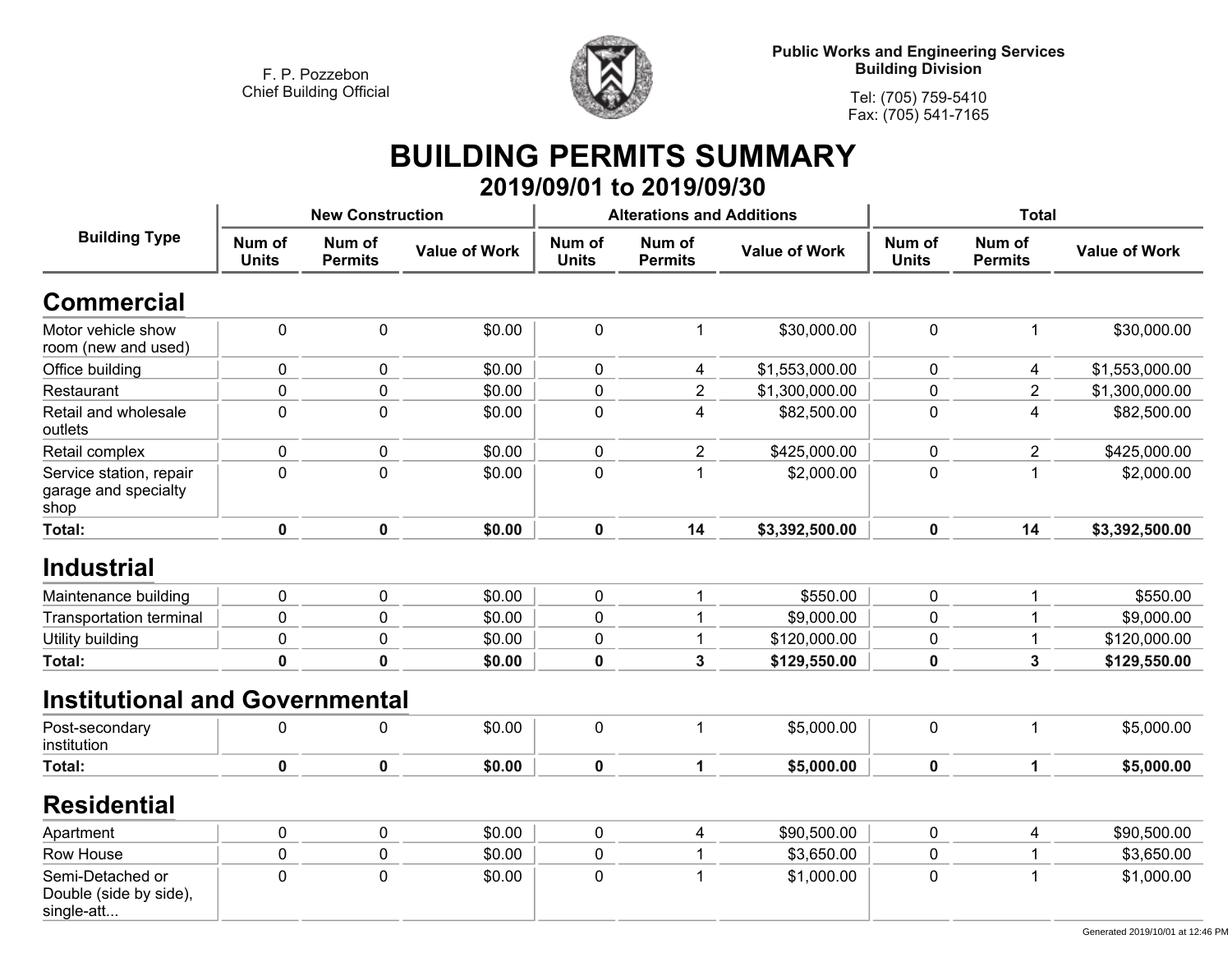| \$700,000.00 |     |                |     |                |
|--------------|-----|----------------|-----|----------------|
|              | 166 | \$2,530,926.87 | 168 | \$3,230,926.87 |
| \$700,000,00 | 184 | \$6,057,976.87 | 186 | \$6,757,976.87 |
|              |     |                |     |                |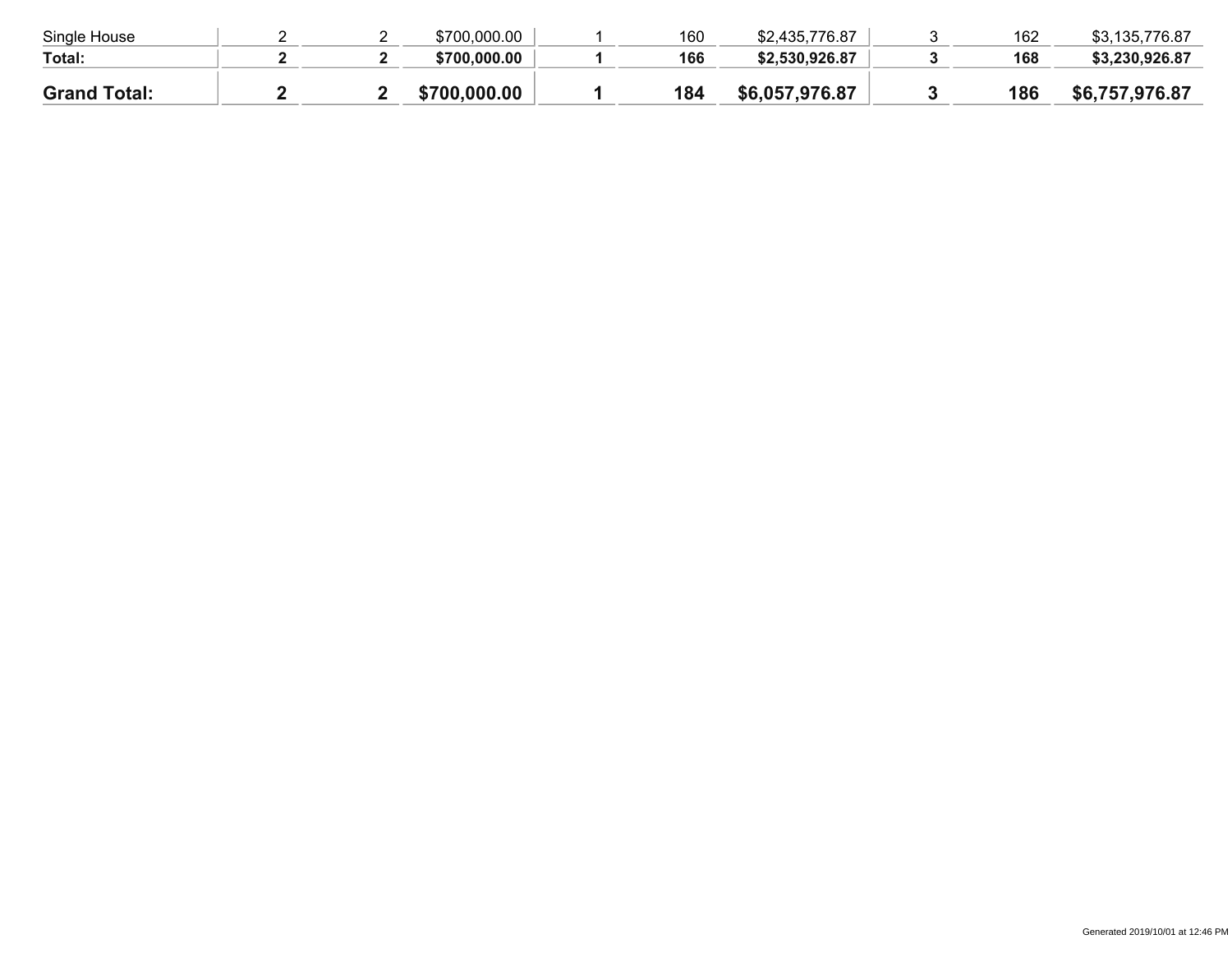

**Public Works and Engineering Services Building Division**

**Tel: (705) 759-5410Fax: (705) 541-7165**

## **DEMOLITION PERMITS SUMMARY 2019/09/01 to 2019/09/30**

| <b>Building Type</b>                                    |                        | <b>New Construction</b>  |                  |                        | <b>Alterations and Additions</b> |                      | <b>Total</b>           |                          |                      |
|---------------------------------------------------------|------------------------|--------------------------|------------------|------------------------|----------------------------------|----------------------|------------------------|--------------------------|----------------------|
|                                                         | Num of<br><b>Units</b> | Num of<br><b>Permits</b> | Value of<br>Work | Num of<br><b>Units</b> | Num of<br><b>Permits</b>         | <b>Value of Work</b> | Num of<br><b>Units</b> | Num of<br><b>Permits</b> | <b>Value of Work</b> |
| <b>Commercial</b>                                       |                        |                          |                  |                        |                                  |                      |                        |                          |                      |
| Retail and wholesale<br>outlets                         | $\mathbf 0$            | $\mathbf 0$              | \$0.00           | $\mathbf{0}$           | $\overline{2}$                   | \$9,000.00           | $\mathbf 0$            | $\overline{2}$           | \$9,000.00           |
| Service station, repair<br>garage and specialty<br>shop | $\mathbf 0$            | 0                        | \$0.00           | $\mathbf 0$            | $\overline{2}$                   | \$6,000.00           | $\mathbf 0$            | $\overline{2}$           | \$6,000.00           |
| Total:                                                  | 0                      | 0                        | \$0.00           | $\mathbf 0$            | 4                                | \$15,000.00          | $\mathbf 0$            | 4                        | \$15,000.00          |
| <b>Residential</b>                                      |                        |                          |                  |                        |                                  |                      |                        |                          |                      |
| Apartment                                               | $\mathbf 0$            | $\mathbf{0}$             | \$0.00           | $\mathbf{0}$           |                                  | \$2,500.00           | $\mathbf{0}$           |                          | \$2,500.00           |
| Single House                                            | 0                      | $\mathbf{0}$             | \$0.00           | -4                     | 9                                | \$20,900.00          | -4                     | 9                        | \$20,900.00          |
| Total:                                                  | 0                      | $\mathbf 0$              | \$0.00           | -4                     | 10                               | \$23,400.00          | -4                     | 10                       | \$23,400.00          |
| <b>Grand Total:</b>                                     | $\boldsymbol{0}$       | 0                        | \$0.00           | $-4$                   | 14                               | \$38,400.00          | $-4$                   | 14                       | \$38,400.00          |